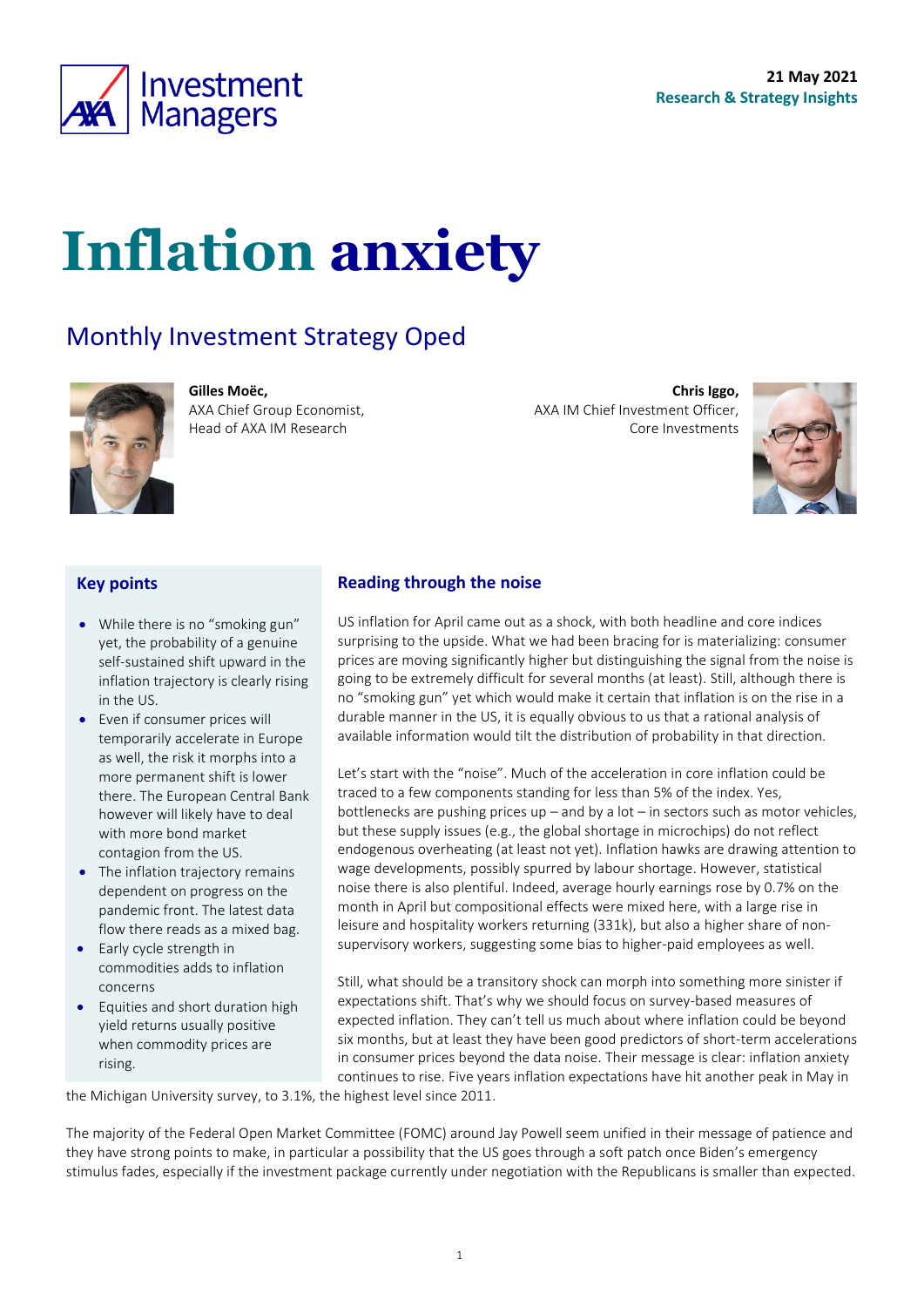But equally, by that time "genuine" wage hikes – i.e., beyond the mechanical effects of the reopening – may have started triggering proper cost-push inflation, while on the legislative side we continue to monitor projects such as the PRO Act (Protecting the Right to Organize), which would raise union power in the US private sector, and minimum wage proposals currently still held off at the Senate level. In the meantime, the Federal Reserve (Fed)'s dovishness and the Administration's largesse may fuel households' concerns over runaway inflation, contributing to further upgrades in expectations. While the Fed is unlikely to be swayed, they are going to be under a lot of pressure this summer as the price hump is likely to continue. Yields should go up in this environment.

Less advanced on the reopening and given the absence of a massive fiscal stimulus, the Euro area is much less at risk of "runaway" inflation even if base effects and bottlenecks will trigger a similar transitory acceleration in consumer prices. We should also remember that even before the pandemic struck, the European Central Bank (ECB) was not expecting inflation to hit its target by the end of its forecasting horizon. The starting point for any lift-off in the inflation trajectory is thus much lower in Europe than in the US. This supports those on the ECB Council now pushing for explicitly tolerating some overshooting in the future, which would help to re-anchor expected inflation back to the central bank's target. But that issue is unlikely to be addressed before the central bank completes its strategy review, September at the earliest. The immediate question to solve is how to mitigate any additional contagion from the US to the European bond market in the months ahead. The acceleration in the pace of the Pandemic Emergency Purchase Programme (PEPP) has not been conclusive so far. We note that at least one prominent sell-side house is now expecting the ECB to reduce its pace of buying at the June meeting. This would be risky in our view. It would run against the needed decoupling with the US and could push the euro higher.

We note that the debate on the inflation trajectory may become moot if the expected pace of post-pandemic reopening has to be revised down. Progress on vaccination continues in Europe, but we can't know for sure if we are not going to meet the same difficulties as in the US to cover the "last mile" as the resistance of anti-vaxxers starts to emerge. Against this background, flare-ups continue to appear here and there, forcing a resumption of restrictive measures. The Japanese government extended the state of emergency to three more Prefectures and tough social distancing has been re-imposed in Singapore. In the UK, the Prime Minister is preparing minds to the possibility his reopening schedule could be revised given the rising number of "Indian variant" cases in the North West of England. Global reopening is not going to be a straight line.

#### **Supply frictions pushing commodity prices higher**

What is happening in commodity markets is contributing to the anxiety around inflation. Prices of numerous commodities – energy, industrial metals and agricultural – have risen sharply this year. This has pushed up manufacturing input prices as noted in higher producer prices and in the prices components of purchasing manager surveys. Moreover, several companies referred to higher input costs in the first quarter (Q1) earnings reports. At this stage the evidence suggests that these higher prices are being absorbed but it is a trend that investors and policy makers need to watch closely.

There are some general points to make here. Rising commodity prices are consistent with economic recoveries, particularly after an abrupt downturn in activity, the like of which we saw last year. More than in normal cycles, demand has been able to recover quickly over recent months while the supply-side of the global economy has been more constrained. The typical business cycle sees commodity price inflation begin to ease as supply responds to higher levels of demand, but those early cycle price pressures can feed through. Supply pressure can also be seen along the value chain. Shipping freight rates, for example, have risen sharply in response to container capacity having been mothballed at times last year and being in the wrong place to meet increased trade volumes.

Generally, total returns from equities and excess returns from credit in the bond market are positively correlated with rising commodity prices. This relationship stems from rapidly improving final demand supporting earnings and the capacity of companies to swallow higher costs in the early stages of the cycle. If there appears to be spare capacity in labour markets, equity investors should not be too concerned about margin erosion. However, in some sectors, it is not just materials prices but shortages that are becoming an issue for companies. Semi-conductor shortages are widespread, hitting numerous sectors including autos as well as the broader technology sector. In the US, the booming construction sector is facing shortages (and higher prices) of basic inputs, such as lumber. The technology sector's performance since Q1 earnings reports has been disappointing, reflecting investor concerns that hardware production will be disrupted, hitting sales.

In addition to cyclical pressures, increased investment in the green economy is underpinning strong demand for metals such as copper, cobalt, and lithium. This serves to remind us that the shift to renewable energy production does not mean the end of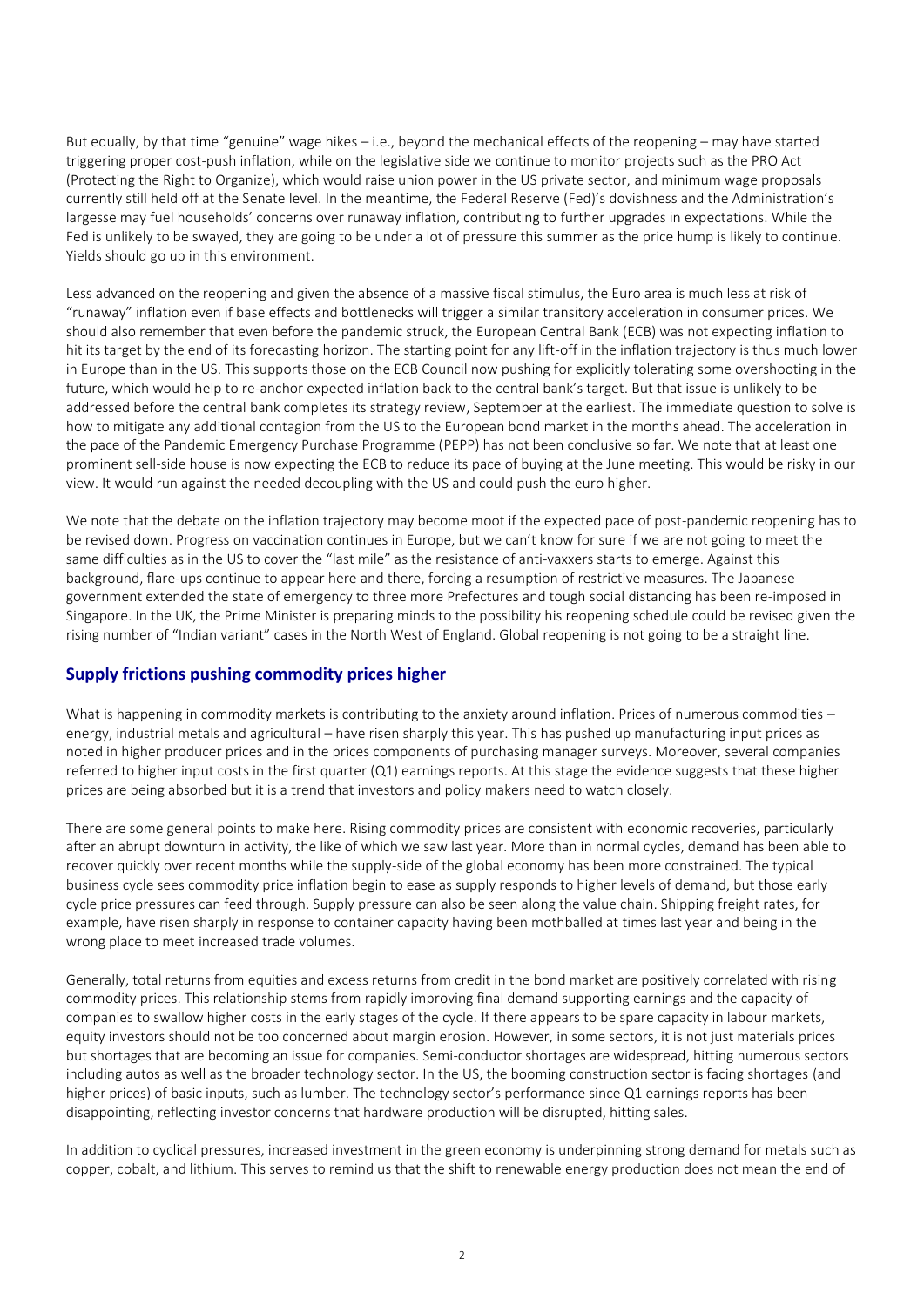depleting natural resources, something for Environmental, social, corporate governance (ESG) focussed investors to consider. Generally, commodity producing countries have seen strong equity market and currency performance and these trends could persist as the global economy continues to emerge.

Higher inflation is evident across the supply chain as economies re-open. But we are in the early stages and the argument as to whether these are genuine medium-term inflation signals will not be settled for some time. For now, the assets that should display better relative performance are cyclically biased equities, high-yield bonds and short-duration fixed income assets. We continue to have few concerns about credit markets – other than the fact that spreads are extremely tight. The main danger for all markets, given current valuations, is that the more warning lights flash about inflation, the greater the risk that the resolve of central banks to see through the current rise in prices starts to weaken. By setting out a policy roadmap mixing macro-economic targets with a form of time dependency, the Fed (and others) risks losing credibility at some point if the blip in inflation does feed into higher expectations and a more persistent increase in price levels. Given that US Treasury 10-year yields hit 1.78% a few weeks ago, there remains plenty of scope for bond markets to price in such a scenario. Another bout of yield curve steepening and bringing forward of Fed rate hike pricing seems highly likely in the months ahead. As such, short duration is likely to remain a driving theme for many investors in both bond and equity markets.

### **[Download the full slide deck of our May](https://www.axa-im.com/documents/20195/694460/Monthly+Investment+Strategy+Presentation+20210521+en.pdf/71482ac1-c83c-633d-d5cc-86749f1bd7b4?t=1621584582998) Investment Strategy**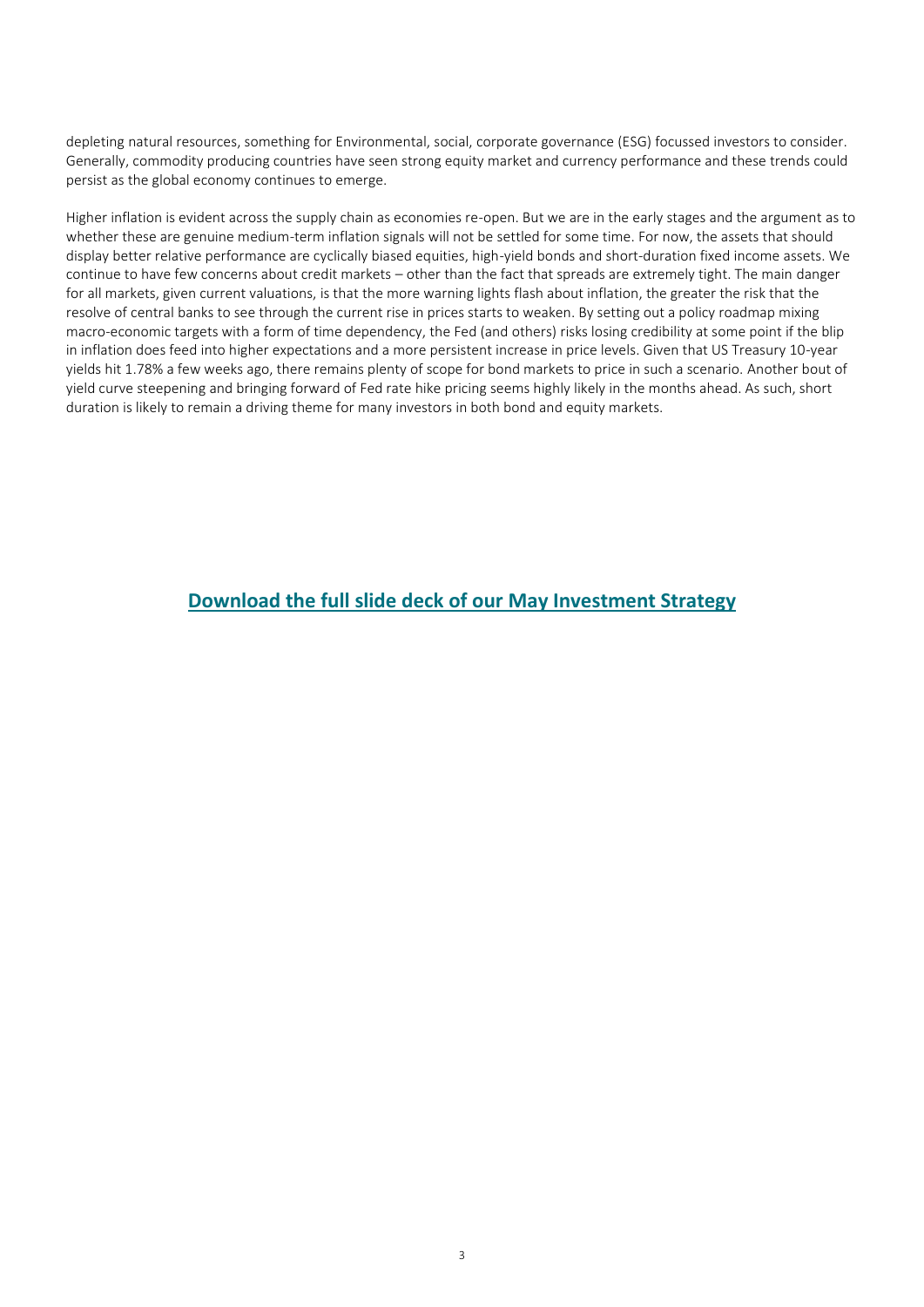### Recommended asset allocation

|                                             |                | <b>Asset Allocation</b> |             |                  |             |
|---------------------------------------------|----------------|-------------------------|-------------|------------------|-------------|
| <b>Key asset classes</b>                    |                |                         |             |                  |             |
| Equities                                    |                |                         |             |                  |             |
| Bonds                                       |                |                         |             |                  |             |
| Commodities                                 |                |                         |             |                  |             |
| Cash                                        |                |                         |             | $\blacktriangle$ |             |
|                                             |                | <b>Equities</b>         |             |                  |             |
| <b>Developed</b>                            |                |                         |             |                  |             |
| Euro area                                   |                |                         |             |                  |             |
| UK                                          |                |                         |             |                  |             |
| Switzerland                                 |                |                         |             |                  |             |
| US                                          |                |                         |             |                  |             |
| Japan                                       |                |                         |             |                  |             |
| <b>Emerging &amp; Sectors</b>               |                |                         |             |                  |             |
| <b>Emerging Markets</b>                     |                |                         |             |                  |             |
| Europe Cyclical/Value                       |                |                         |             |                  |             |
| Euro Opening basket                         |                |                         |             |                  |             |
| <b>Euro Financials</b>                      |                |                         |             |                  |             |
| US Cyclical/value                           |                |                         |             |                  |             |
| <b>US Financials</b>                        |                |                         |             |                  |             |
| Global semiconductors                       |                |                         |             |                  |             |
|                                             |                | <b>Fixed Income</b>     |             |                  |             |
| <b>Govies</b>                               |                |                         |             |                  |             |
| Euro core                                   |                |                         |             |                  |             |
| Euro periph                                 |                |                         |             |                  |             |
| UK                                          |                |                         |             |                  |             |
| US                                          |                |                         |             |                  |             |
| <b>Inflation</b>                            |                |                         |             |                  |             |
| US                                          |                |                         |             |                  |             |
| Euro                                        |                |                         |             |                  |             |
| <b>Credit</b>                               |                |                         |             |                  |             |
| Euro IG                                     |                |                         |             |                  |             |
| US IG                                       |                |                         |             |                  |             |
| Euro HY                                     |                |                         |             |                  |             |
| US HY                                       |                |                         |             |                  |             |
| <b>EM Debt</b>                              |                |                         |             |                  |             |
| EM bonds                                    |                |                         |             |                  |             |
| <b>Negative</b><br>Legends                  | <b>Neutral</b> | Positive                | Last change | ▲ Upgrade        | ▼ Downgrade |
| Source: AXA IM Research - As of 21 May 2021 |                |                         |             |                  |             |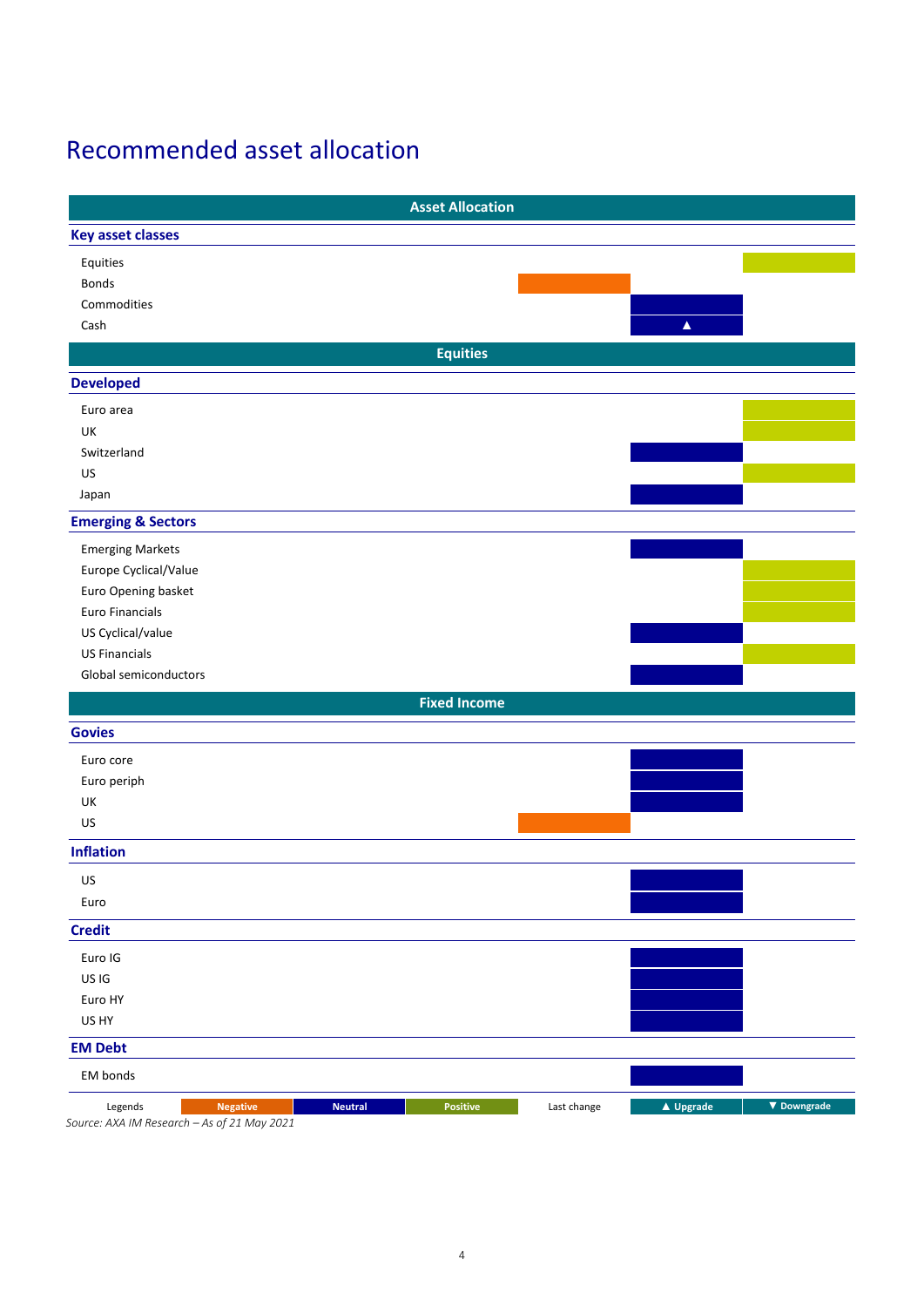### Macro forecast summary

|                            | 2020    | 2021*         |           | 2022*         |           |
|----------------------------|---------|---------------|-----------|---------------|-----------|
| <b>Real GDP growth (%)</b> |         | <b>AXA IM</b> | Consensus | <b>AXA IM</b> | Consensus |
| <b>World</b>               | $-3.7$  | 5.6           |           | 4.3           |           |
| <b>Advanced economies</b>  | $-5.3$  | 5.3           |           | 4.1           |           |
| US                         | $-3.4$  | 6.9           | 5.7       | 4.5           | 4.0       |
| Euro area                  | $-6.8$  | 3.8           | 4.3       | 3.6           | 4.2       |
| Germany                    | $-5.3$  | 2.4           | 3.4       | 3.3           | 3.8       |
| France                     | $-8.3$  | 6.0           | 5.5       | 3.6           | 3.7       |
| Italy                      | $-8.9$  | 4.5           | 4.2       | 4.1           | 4.0       |
| Spain                      | $-11.0$ | 4.5           | 5.7       | 4.7           | 5.7       |
| Japan                      | $-4.9$  | 2.7           | 2.8       | 2.9           | 2.3       |
| UK                         | $-10.0$ | 6.4           | 4.6       | 5.9           | 5.8       |
| Switzerland                | $-3.0$  | 3.4           | 3.2       | 2.9           | 2.9       |
| <b>Emerging economies</b>  | $-2.7$  | 5.7           |           | 4.5           |           |
| Asia                       | $-1.5$  | 7.4           |           | 5.1           |           |
| China                      | 2.3     | 8.5           | 8.4       | 5.5           | 5.4       |
| South Korea                | $-1.0$  | 3.5           | 3.5       | 3.0           | 3.1       |
| Rest of EM Asia            | $-6.0$  | 6.5           |           | 4.7           |           |
| LatAm                      | $-7.3$  | 4.0           |           | 2.8           |           |
| <b>Brazil</b>              | $-4.1$  | 3.0           | 3.3       | 2.3           | 2.4       |
| Mexico                     | $-8.5$  | 4.7           | 4.4       | 2.5           | 3.0       |
| <b>EM Europe</b>           | $-2.3$  | 3.1           |           | 3.6           |           |
| Russia                     | $-2.8$  | 1.8           | 2.9       | 2.5           | 2.6       |
| Poland                     | $-2.7$  | 3.3           | 4.1       | 4.6           | 4.7       |
| Turkey                     | 1.6     | 4.5           | 5.1       | 4.6           | 3.9       |
| <b>Other EMs</b>           | $-3.7$  | 3.3           |           | 4.1           |           |

*Source: Datastream, IMF and AXA IM Macro Research − As of 21 May 2021* \* Forecast

|                           |        | $2021*$       |                  | 2022*         |                  |
|---------------------------|--------|---------------|------------------|---------------|------------------|
| <b>CPI Inflation (%)</b>  | 2020   | <b>AXA IM</b> | <b>Consensus</b> | <b>AXA IM</b> | <b>Consensus</b> |
| <b>Advanced economies</b> | 0.8    | 2.1           |                  | 1.5           |                  |
| US                        | 1.2    | 3.1           | 2.4              | 2.4           | 2.2              |
| Euro area                 | 0.3    | 1.5           | 1.5              | 1.1           | 1.3              |
| Japan                     | 0.0    | 0.0           | $-0.1$           | 0.4           | 0.5              |
| UK                        | 0.9    | 2.0           | 1.6              | 2.1           | 2.0              |
| Switzerland               | $-0.7$ | 0.1           | 0.3              | 0.4           | 0.5              |

*Source: Datastream, IMF and AXA IM Macro Research − As of 21 May 2021* \* Forecast

These projections are not necessarily reliable indicators of future results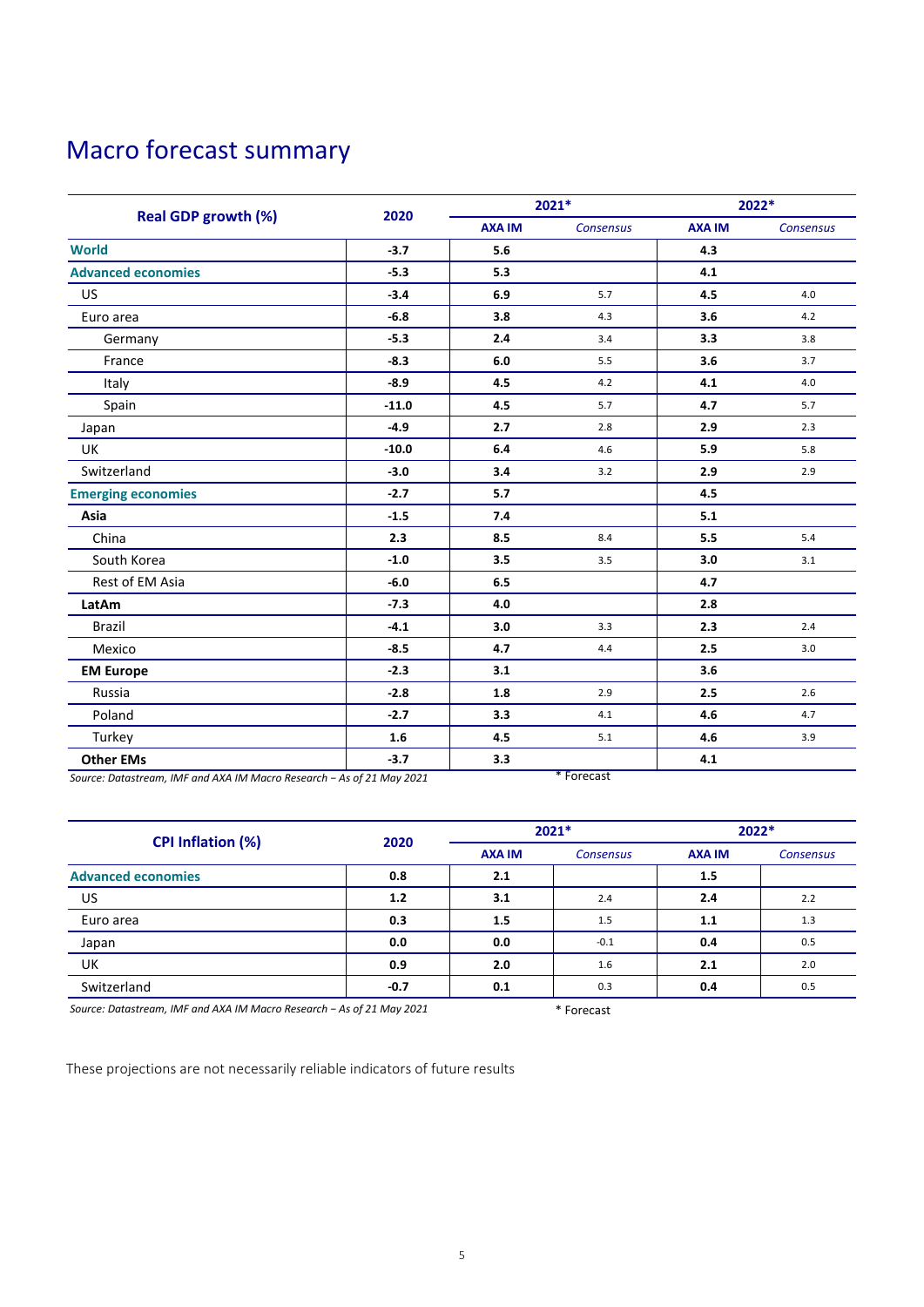## Forecast summary

| <b>Central bank policy</b><br>Meeting dates and expected changes (Rates in bp / QE in bn) |       |                |               |               |               |               |
|-------------------------------------------------------------------------------------------|-------|----------------|---------------|---------------|---------------|---------------|
|                                                                                           |       | <b>Current</b> | $Q1 - 21$     | $Q2-21$       | $Q3-21$       | $Q4-21$       |
| <b>United States - Fed</b>                                                                | Dates |                | 26-27 Jan     | 27-28 Apr     | 27-28 Jul     | $2-3$ Nov     |
|                                                                                           |       | $0 - 0.25$     | 16-17 Mar     | 15-16 Jun     | 21-22 Sep     | 14-15 Dec     |
|                                                                                           | Rates |                | unch (0-0.25) | unch (0-0.25) | unch (0-0.25) | unch (0-0.25) |
| Euro area - ECB                                                                           | Dates |                | 21 Jan        | 22 Apr        | 22 Jul        | 28 Oct        |
|                                                                                           |       | $-0.50$        | 11 Mar        | 10 Jun        | 9 Sep         | 16 Dec        |
|                                                                                           | Rates |                | unch (-0.50)  | unch (-0.50)  | unch (-0.50)  | unch (-0.50)  |
| Japan - BoJ                                                                               | Dates |                | 20-21 Jan     | 26-27 Apr     | 15-16 Jul     | 27-28 Nov     |
|                                                                                           |       | $-0.10$        | 18-19 Mar     | 17-18 Jun     | 21-22 Sep     | 16-17 Dec     |
|                                                                                           | Rates |                | unch (-0.10)  | unch (-0.10)  | unch (-0.10)  | unch (-0.10)  |
| UK - BoE                                                                                  | Dates |                | 4 Feb         | 6 May         | 5 Aug         | 4 Nov         |
|                                                                                           |       | 0.10           | 18 Mar        | 24 June       | 23 Sep        | 16 Dec        |
|                                                                                           | Rates |                | unch (0.10)   | unch (0.10)   | unch (0.10)   | unch (0.10)   |

*Source: AXA IM Macro Research - As of 21 May 2021*

These projections are not necessarily reliable indicators of future results